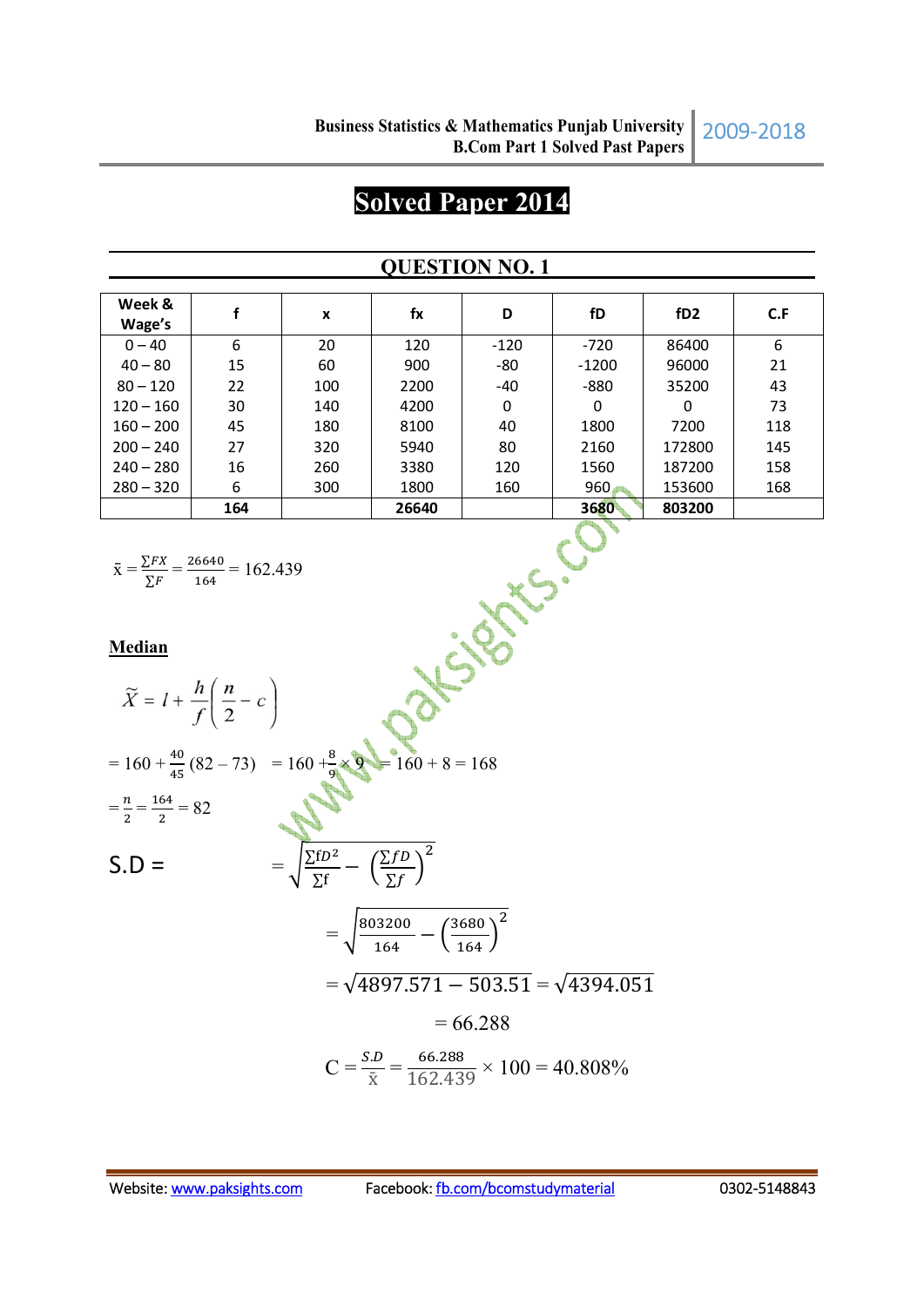| <b>QUESTION NO. 2</b> |                |      |                           |                |  |
|-----------------------|----------------|------|---------------------------|----------------|--|
| $\mathbf{X}$          |                | xy   | $\mathbf{X}^{\mathbf{2}}$ | $\mathbf{V}^2$ |  |
| 5                     | 9              | 45   | 25                        | 81             |  |
| 6                     | 7              | 42   | 36                        | 49             |  |
|                       | 10             | 70   | 49                        | 100            |  |
| 8                     | $\overline{3}$ | 24   | 64                        | 9              |  |
| 9                     | 13             | 117  | 81                        | 169            |  |
| 10                    | 11             | 110  | 100                       | 121            |  |
| 11                    | 14             | 154  | 121                       | 196            |  |
| 12                    | 10             | 120  | 144                       | 100            |  |
| 13                    | 14             | 182  | 169                       | 196            |  |
| 14                    | 12             | 168  | 196                       | 144            |  |
| 15                    | 18             | 270  | 225                       | 324            |  |
| 110                   | 121            | 1302 | 1210<br>400               | 1489           |  |

r = 
$$
\frac{\sum xy - \frac{\sum x \cdot \sum y}{n}}{\sqrt{\sum x^2 - \frac{(\sum x)^2}{n}} \sqrt{\sum y^2 - \frac{(\sum y)^2}{n}}}
$$
  
\nr = 
$$
\frac{1302 - \frac{110 \times 121}{11}}{\sqrt{\left\{1210 - \frac{(110)^2}{11}\right\} \left\{14889 - \frac{(121)^2}{11}\right\}}}
$$
  
\nr = 
$$
\frac{92}{\sqrt{17380}}
$$
  
\nr = 
$$
\frac{92}{131.833}
$$
  
\nr = 0.698

$$
\overline{x} = \frac{\sum x}{n} = \frac{110}{11} = 10
$$
  

$$
\overline{y} = \frac{\sum y}{n} = \frac{121}{11} = 11
$$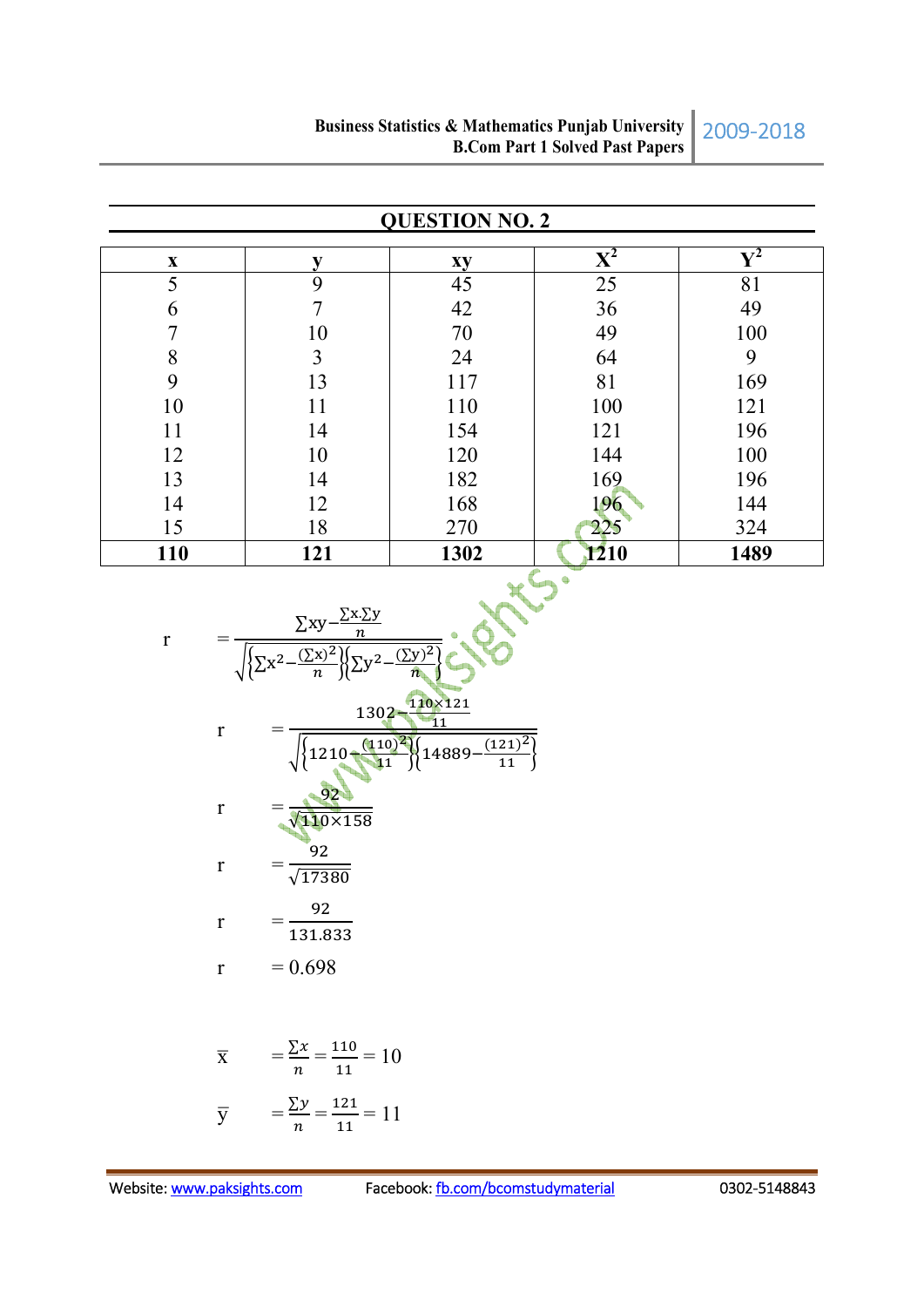$$
\sigma_x = \sqrt{\frac{\Sigma x^2}{n} - \left(\frac{\Sigma x}{n}\right)^2}
$$

$$
\sigma_x = \sqrt{\frac{1210}{11} - \left(\frac{110}{11}\right)^2}
$$

$$
\sigma_x = \sqrt{110 - 100}
$$

$$
\sigma_x = \sqrt{10}
$$

$$
\sigma_{\rm x} = 3.162
$$

$$
\sigma_{y} = \sqrt{\frac{\sum y^{2}}{n} - \left(\frac{\sum y}{n}\right)^{2}}
$$
\n
$$
\sigma_{y} = \sqrt{\frac{1489}{11} - \left(\frac{121}{11}\right)^{2}}
$$
\n
$$
\sigma_{y} = \sqrt{135.364 - 121}
$$
\n
$$
\sigma_{y} = \sqrt{14.364}
$$
\n
$$
\sigma_{y} = 3.79
$$
\nLine if regression y on x:

\n

Line if regression y on x:

$$
y - \overline{y} = r \frac{\sigma_x}{\sigma_y} (x - \overline{x})
$$
  

$$
y - 11 = 0.698 \frac{3.79}{3.10} (x - 10)
$$
  

$$
y = 0.837x - 8.37 + 11
$$
  

$$
y = 0.837x + 2.63
$$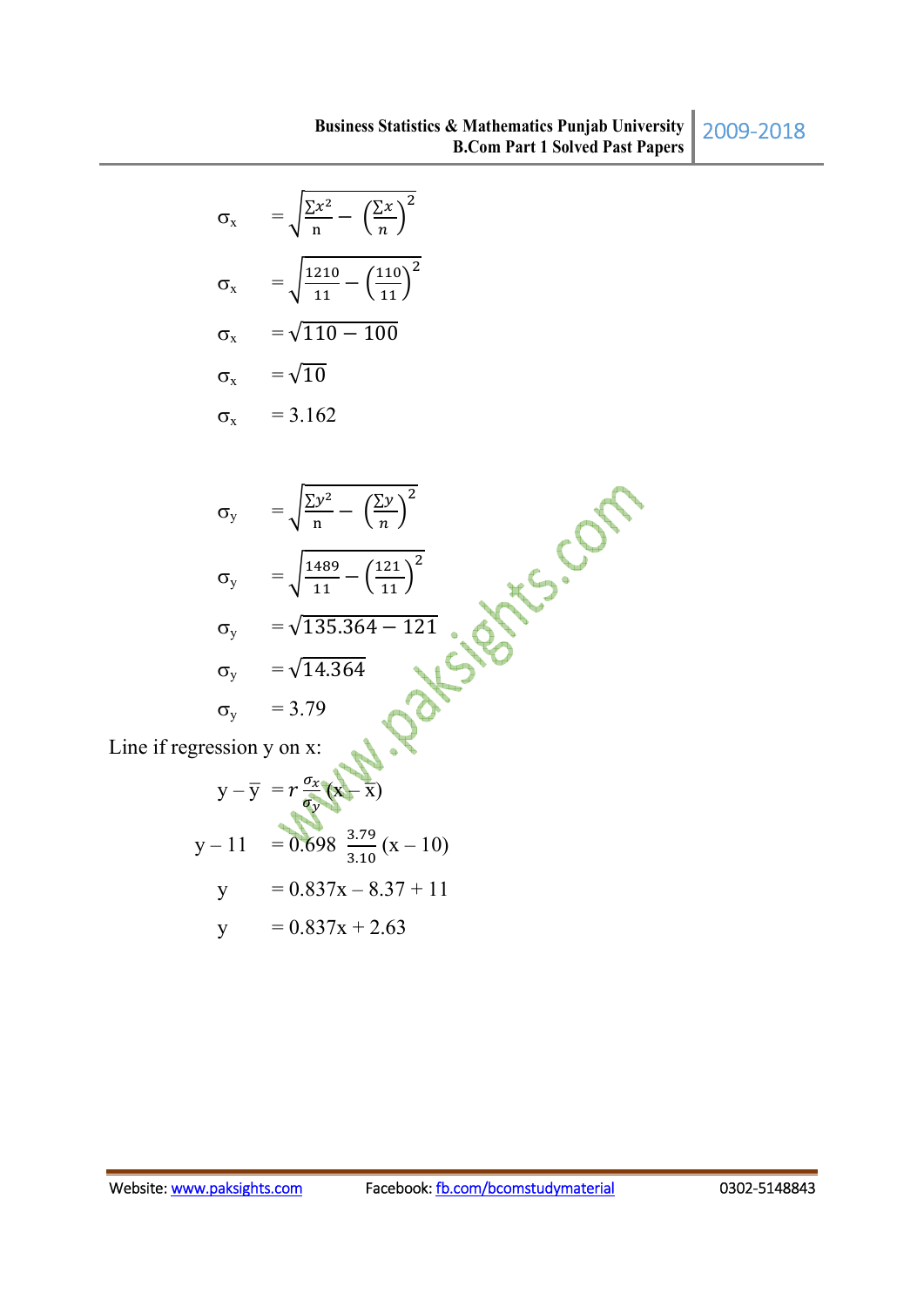|                                                                      | <b>QUESTION NO. 3</b>                                                             |         |                           |                                                                               |          |                                |           |           |  |
|----------------------------------------------------------------------|-----------------------------------------------------------------------------------|---------|---------------------------|-------------------------------------------------------------------------------|----------|--------------------------------|-----------|-----------|--|
| 2000                                                                 |                                                                                   |         |                           | 2001                                                                          |          |                                |           |           |  |
| <b>Commodity</b>                                                     | $\mathbf{p}_0$                                                                    | $q_{o}$ | $\mathbf{p}_{\mathbf{n}}$ | $q_{n}$                                                                       | $p_nq_o$ | $\mathbf{p}_{o}\mathbf{q}_{o}$ | $p_n q_n$ | $p_o q_n$ |  |
| Wheat                                                                | 30                                                                                | 110     | 32                        | 112                                                                           | 3300     | 3360                           | 3520      | 3584      |  |
| Rice                                                                 | 40                                                                                | 100     | 38                        | 110                                                                           | 4000     | 4400                           | 3800      | 4180      |  |
| Jawar                                                                | 25                                                                                | 50      | 22                        | 80                                                                            | 1250     | 2000                           | 1100      | 1760      |  |
| Maize                                                                | 10                                                                                | 40      | 15                        | 50                                                                            | 400      | 500                            | 600       | 750       |  |
| Total                                                                |                                                                                   |         |                           |                                                                               | 8950     | 10260                          | 9020      | 10274     |  |
|                                                                      | $=\frac{\sum p_n q_o}{\sum p_o q_o} \times 100$<br><b>Laspreyr's Index Number</b> |         |                           |                                                                               |          |                                |           |           |  |
|                                                                      |                                                                                   |         |                           | $=\frac{9020}{8950}$ x 100                                                    |          |                                |           |           |  |
|                                                                      |                                                                                   |         |                           | $= 100.78$                                                                    |          | $\mathcal{C}$                  |           |           |  |
| $\frac{\sum p_n q_n}{\sum p_o q_n}$<br><b>Paasche's Index Number</b> |                                                                                   |         |                           |                                                                               |          |                                |           |           |  |
|                                                                      |                                                                                   |         |                           | $=\frac{10274}{10260} \times 100$                                             |          |                                |           |           |  |
|                                                                      |                                                                                   |         |                           | $= 100.14$                                                                    |          |                                |           |           |  |
| <b>Fisher's Index Number</b>                                         |                                                                                   |         |                           | $\sqrt{\text{Laspeyre's}\times \text{Paasche's}}$ x 100                       |          |                                |           |           |  |
|                                                                      |                                                                                   |         |                           | $=\sqrt{100.78 \times 100.14}$                                                |          |                                |           |           |  |
|                                                                      |                                                                                   |         | $= 100.92$                |                                                                               |          |                                |           |           |  |
| <b>Marshall's Index Number</b>                                       |                                                                                   |         |                           | $=\frac{\sum p_n q_o + \sum p_n q_n}{\sum p_o q_o + \sum p_o q_n} \times 100$ |          |                                |           |           |  |
|                                                                      |                                                                                   |         |                           | 9020+10274<br>$=$<br>8950+10260                                               |          |                                |           |           |  |
|                                                                      |                                                                                   |         |                           | 1000<br>930                                                                   |          |                                |           |           |  |
|                                                                      |                                                                                   |         |                           | $= 100.44$                                                                    |          |                                |           |           |  |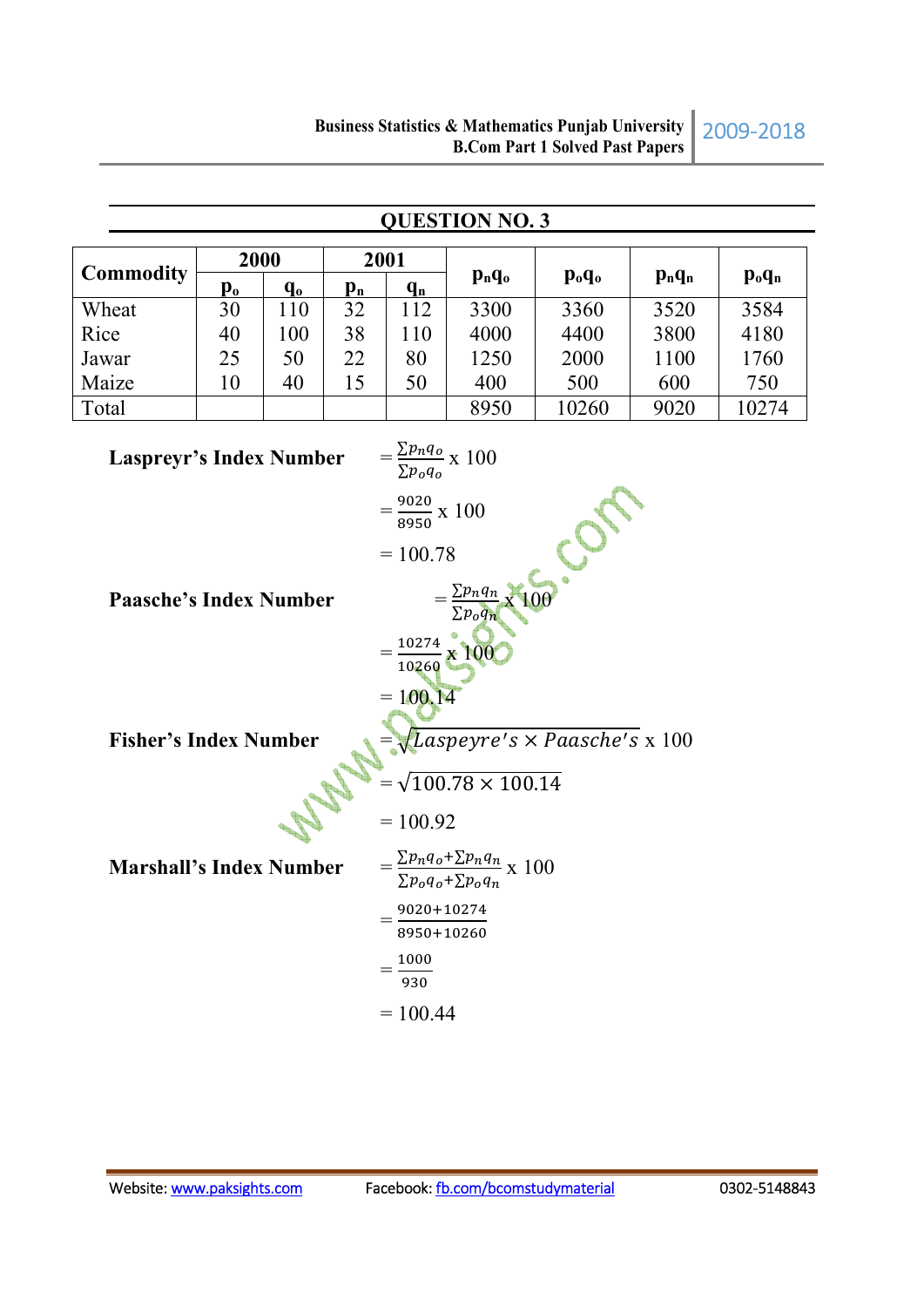| <b>ODSEI VEU FIEGUEILY (I<sub>e</sub>)</b> |                   |                   |              |              |  |  |
|--------------------------------------------|-------------------|-------------------|--------------|--------------|--|--|
| <b>Eye Color</b>                           | <b>Light Blue</b> | <b>Dark Black</b> | <b>Brown</b> | <b>Total</b> |  |  |
| Blue                                       | 26                |                   |              | 60           |  |  |
| <b>Black</b>                               | 22                | 42                |              | 88           |  |  |
| <b>Brown</b>                               | -9                |                   |              | 52           |  |  |
| Total                                      |                   |                   | 49           | 200          |  |  |

#### *<u>Observed Frequency (f)</u>*

# Expected Frequency (f<sub>e</sub>)

| <b>Eye Color</b> | <b>Light Blue</b> | <b>Dark Black</b> | <b>Brown</b> | <b>Total</b> |  |
|------------------|-------------------|-------------------|--------------|--------------|--|
| Blue             | 21                | 24.3              |              | 60           |  |
| <b>Black</b>     | 30.8              | 35.6              |              | 88           |  |
| <b>Brown</b>     | 18.2              | 21.1              |              | 52           |  |
| Total            | 70                | 81                | 49           | 200          |  |
|                  |                   |                   |              |              |  |

| $\mathbf{f}_\mathbf{0}$ | $\mathbf{f}_{\mathrm{e}}$ | $F_o$ $f_e$ | $(Fo - fe)2$ |  |  |  |
|-------------------------|---------------------------|-------------|--------------|--|--|--|
|                         |                           |             | te.          |  |  |  |
| 26                      | 21                        |             | 1.1905       |  |  |  |
| 21                      | 24.3                      | $-3.3$      | 0.4481       |  |  |  |
| 13                      | 14.7                      | $-1.7$      | 0.1966       |  |  |  |
| 25                      | 30.8                      | $-5.8$      | 1.0922       |  |  |  |
| 42                      | 35.6                      | 6.4         | 1.1506       |  |  |  |
| 21                      | 21.6                      | $-0.6$      | 0.0167       |  |  |  |
| 19                      | 18.2                      | 0.8         | 0.0352       |  |  |  |
| 18                      | 21.1                      | $-3.1$      | 0.4555       |  |  |  |
| 15                      | 12.7                      | 2.3         | 0.4165       |  |  |  |
|                         |                           |             | 5.0019       |  |  |  |

Chi-Square =  $\sum \frac{(Fo - fe)2}{fe}$  = 5.0019

The computed value of chi-square 4.95 is smaller than the table value (i.e., 9.49 so we accept the null hypothesis that the hair colour and the eye colour are independent.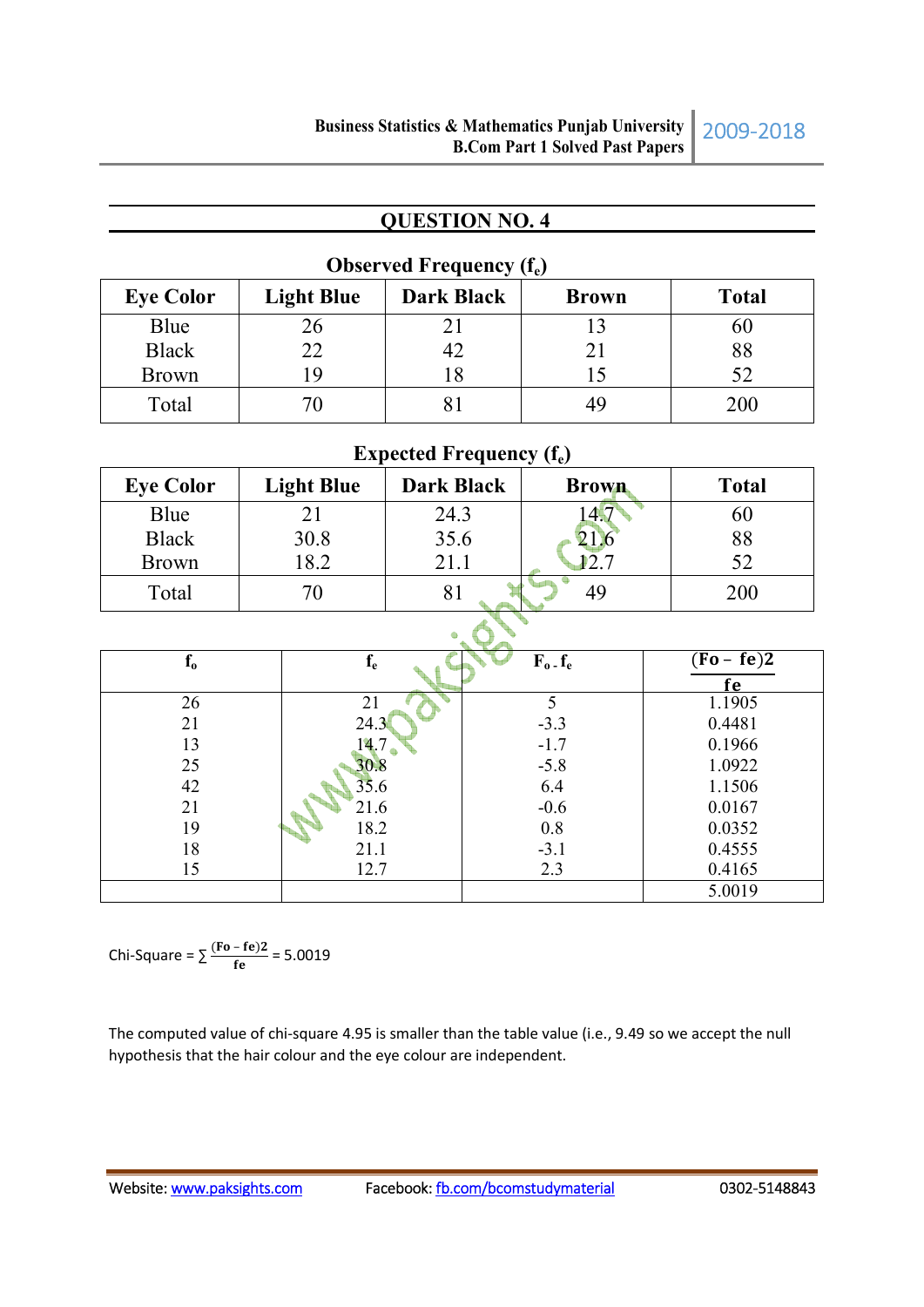$$
A = \begin{bmatrix} 2 & -3 & 4 \\ 1 & 5 & -2 \\ 4 & 2 & 6 \end{bmatrix} \text{ and } B = \begin{bmatrix} 1 & -2 & 3 \\ 4 & -5 & -6 \\ 7 & 8 & 9 \end{bmatrix}
$$
  
(i) 
$$
A + B = \begin{bmatrix} 2 & -3 & 4 \\ 1 & 5 & -2 \\ 4 & 2 & 6 \end{bmatrix} + \begin{bmatrix} 1 & -2 & 3 \\ 4 & -5 & -6 \\ 7 & 8 & 9 \end{bmatrix}
$$

$$
= \begin{bmatrix} 3 & -5 & 7 \\ 5 & 0 & -8 \\ 11 & 10 & 15 \end{bmatrix}
$$
  
(ii) 
$$
2A - 3B = \begin{bmatrix} -4 & -6 & 8 \\ 2 & 10 & -4 \\ 8 & 4 & 12 \end{bmatrix} - \begin{bmatrix} 3 & -6 & 9 \\ 12 & -15 & -18 \\ 21 & 34 & 27 \end{bmatrix}
$$

$$
= \begin{bmatrix} 1 & 0 & -1 \\ -10 & 25 & 14 \\ -13 & -20 & -15 \end{bmatrix}
$$
  
(iii) AB = 
$$
\begin{bmatrix} 2 - 12 + 28 & 4 + 15 + 32 & 6 + 18 - 36 \\ 1 + 20 - 14 & 2 - 25 - 16 & 3 - 30 - 18 \\ 4 + 8 + 42 & 8 - 10 + 48 & 12 - 12 + 54 \end{bmatrix}
$$

$$
= \begin{bmatrix} 18 & 43 & 60 \\ 7 & 43 & -45 \\ 54 & 30 & 54 \end{bmatrix}
$$

2009-2018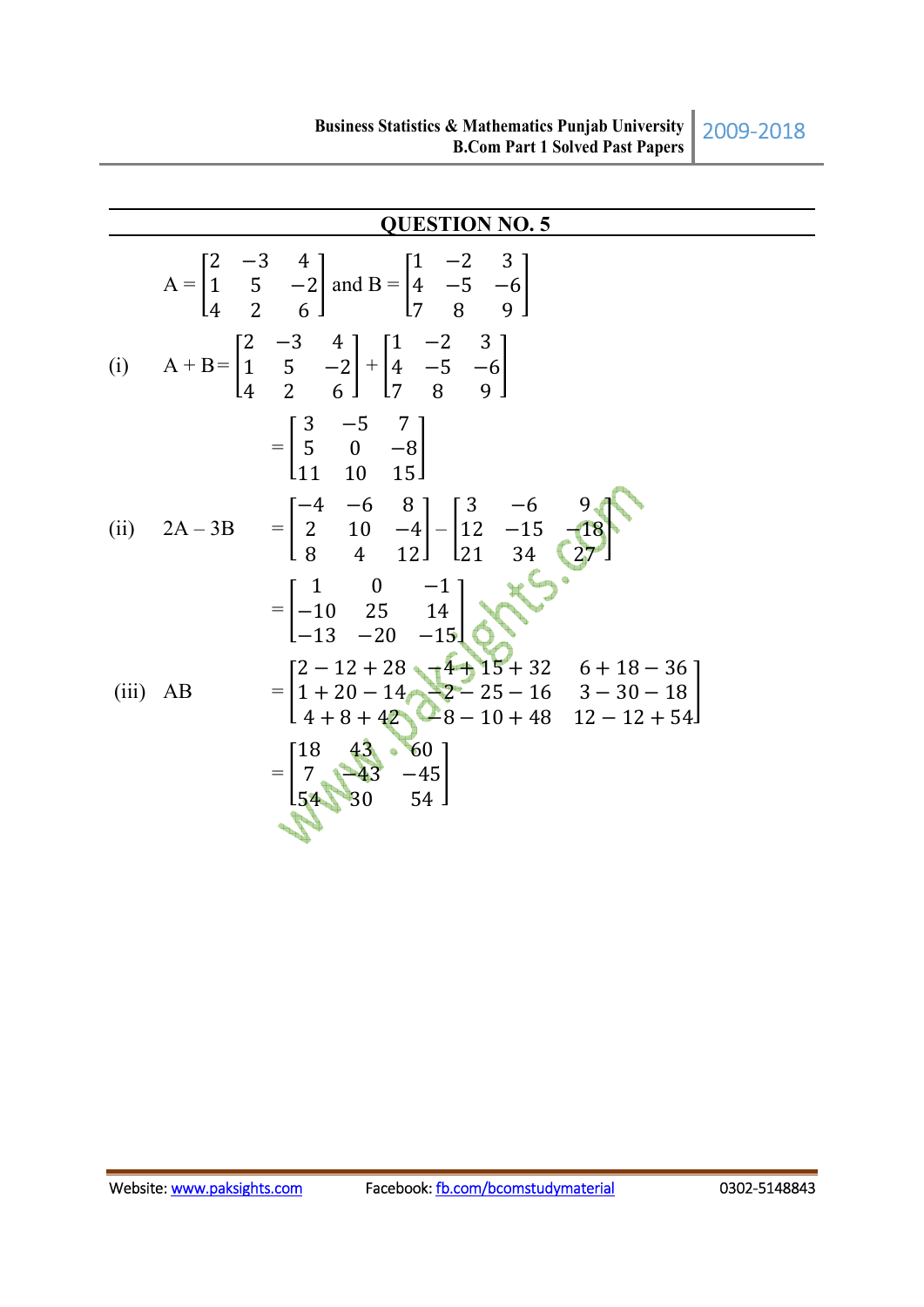(a)  $2x^2 + 15x + 18 = 0$  $2x^2 + 12x + 3x + 18 = 0$  $2x(x+6) + 3(x+6) = 0$  $(x+6)(2x+3) = 0$  $(x+6) = 0$  or  $(2x+3) = 0$  $X = -6$  or  $x = \frac{-3}{2}$ 

- (b) Suppose small number = x then larger = 3x+1<br>  $(3x+1)-x = 33$  or  $3x+1-x=33$ <br>  $2x = 33-1 = 32$  or  $x = \frac{32}{2} = 16$ <br>  $3x + 1 = 3 \times 16 + 1 = 40$  $(3x+1)-x = 33$  or  $3x+1-x = 33$ 
	- $2x = 33-1 = 32$  or  $x = \frac{32}{2} = 16$
	- $3x + 1 = 3 \times 16 + 1 = 49$

So 1st number = 16 and the larger number = 49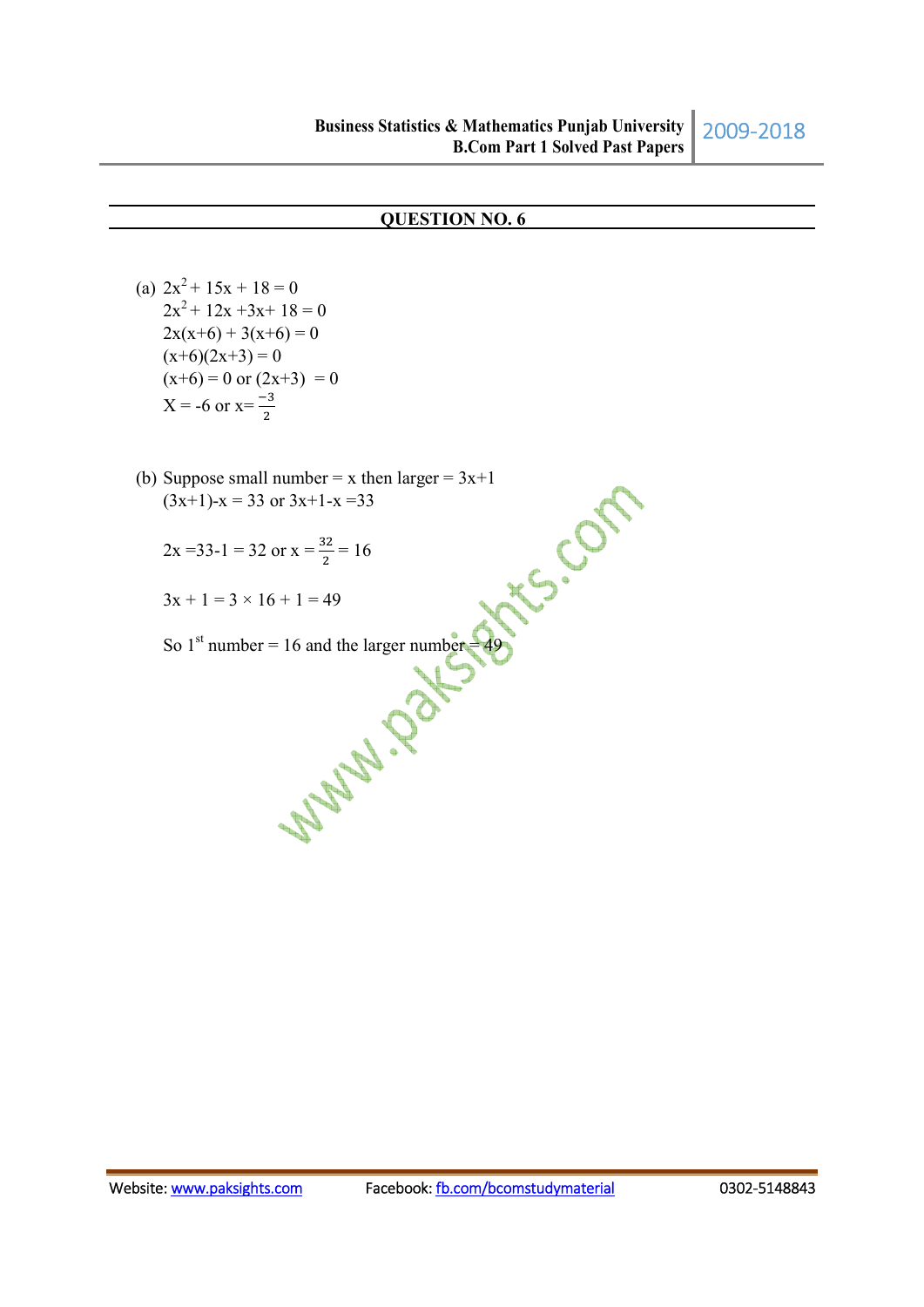$$
S_n = \frac{n}{2}(a+L)
$$
  
\n
$$
145 = \frac{10}{2}(a+28) = 5a+140
$$
  
\n
$$
5a = 145-140 = 5
$$
  
\n
$$
A = \frac{5}{5} = 1
$$
  
\n
$$
L = a + (n-1)d
$$
  
\n
$$
28 = 1 + (10-1)d
$$
  
\n
$$
28 = 1 + 9d
$$
  
\n
$$
9d = 28 - 1 = 27
$$
  
\n
$$
D = \frac{27}{9} = 3
$$
  
\nSo 1<sup>st</sup> term = a = 1 and common difference d = 3  
\n(c) 
$$
S_{\infty} = \frac{a}{1-4}
$$
  
\n
$$
= \frac{1}{1/2}
$$
  
\n
$$
= 1 \times \frac{2}{1} = 2
$$

S<sub>∞</sub> = 2 Proved